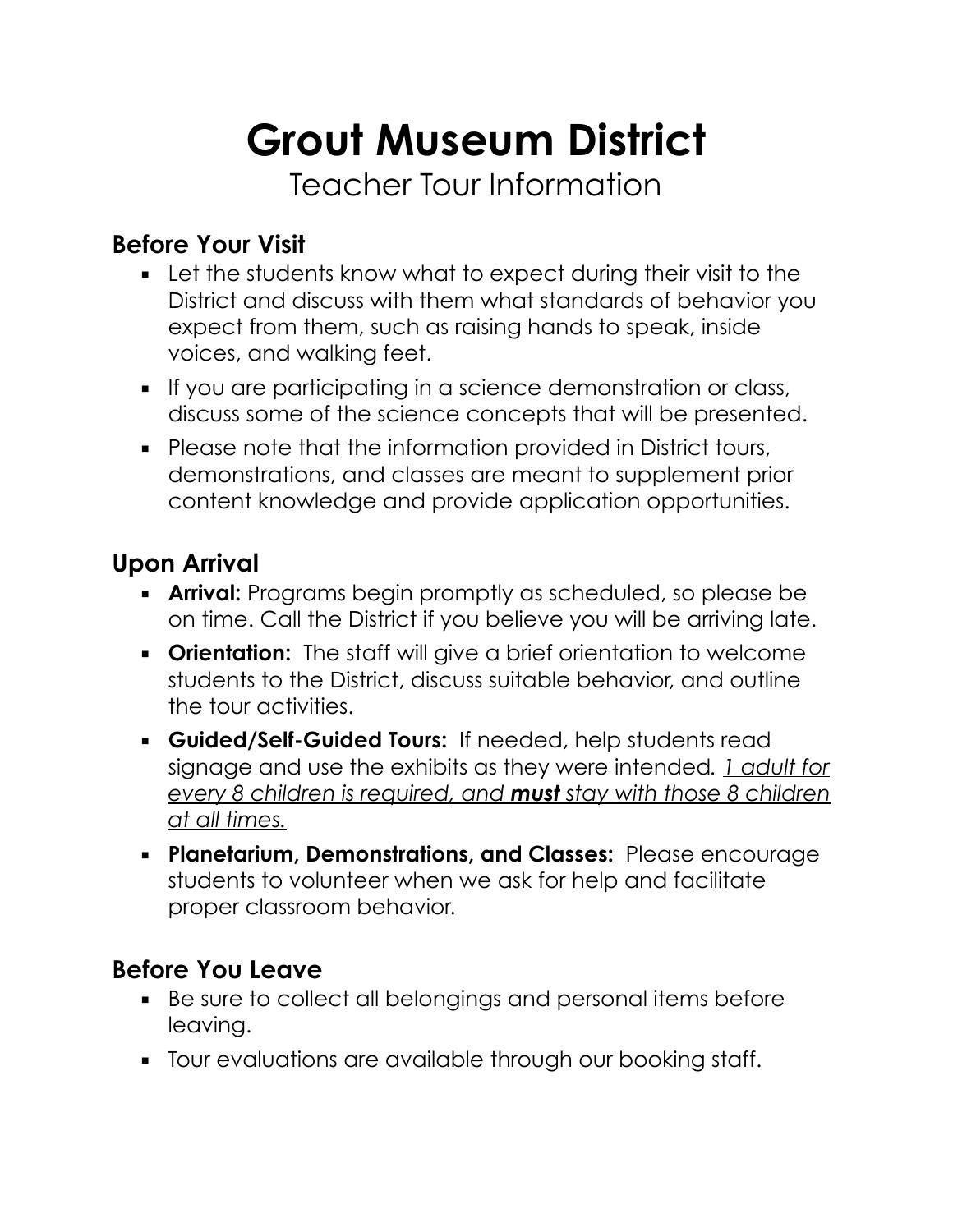## **Pricing**

- \$4 per student, per program *(If you select "Pioneer Hall," "Wonders of the Sky," and "Victorian Life," it will be \$4 per student for each of the 3 programs; \$12 per student total)*.
- "Day-Aways": Buy 4 tours and get a 25% discount (\$12 per child)–*4 for the price of 3!* Day-Aways are subject to scheduling availability.

# **Locations**

- **The Grout Museum of History & Science And Sullivan Brothers** Iowa Veterans Museum (**SBIVM**) Share a building: 503 South St., Waterloo Iowa, 50701. The Planetarium is also located in this building.
- **•** The Imaginarium is located at 322 Washington St, Waterloo, IA 50701, just down the street from the Grout Museum Building. The Rensselaer Russell House Museum (**RRHM**) is directly next to the Imaginarium.

#### **(TOUR INFORMATION BEGINS ON FOLLOWING PAGE)**

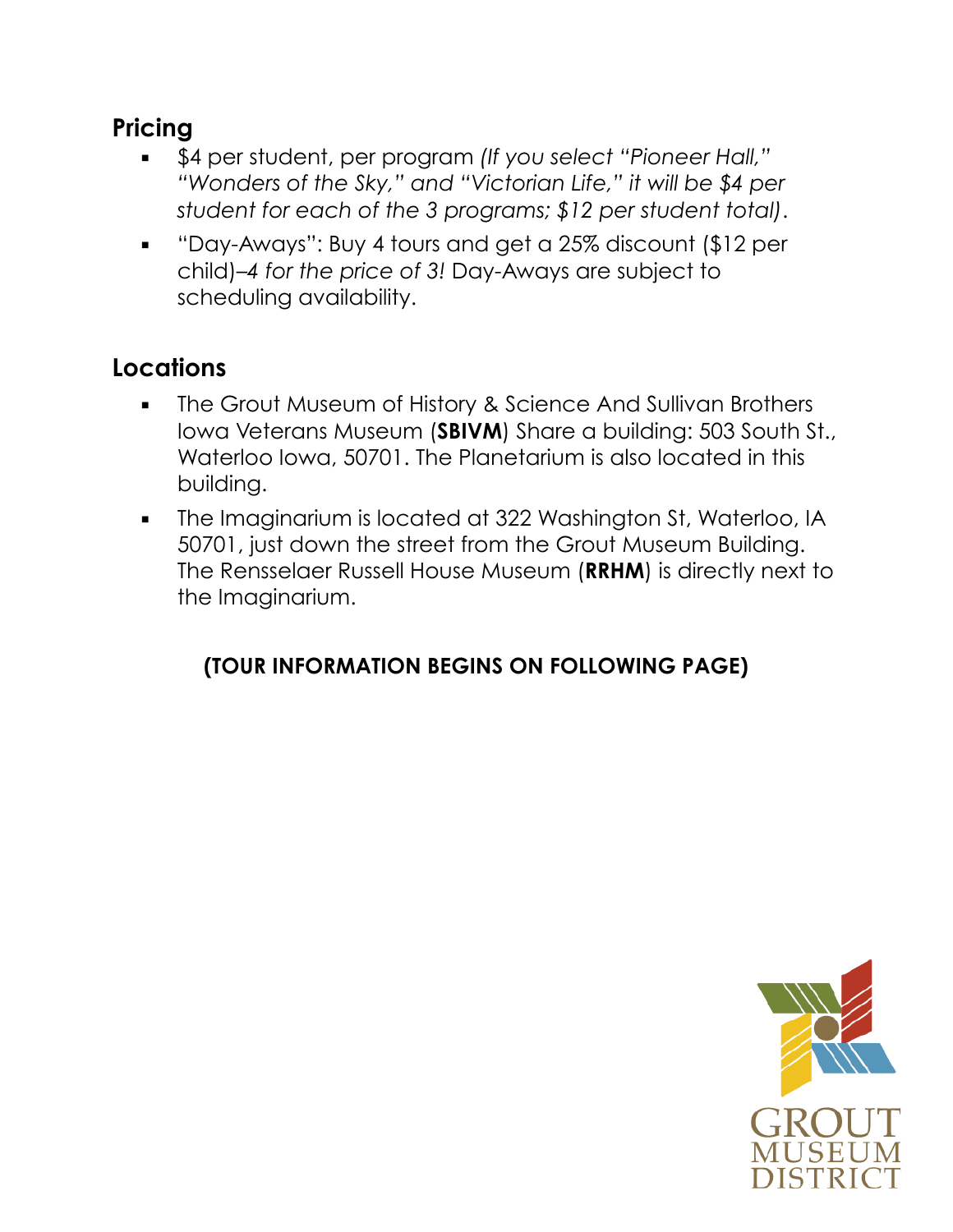| Tour                                                                                                                                                    | <b>Grades</b> | <b>Standards</b>                                                                                                                                                                                                                                                                                                                                                                                                                                                                                                                                                                                                                                                                                                                                                                                                                                                                                                                                                                                                                                                                                                                                                                                                          |
|---------------------------------------------------------------------------------------------------------------------------------------------------------|---------------|---------------------------------------------------------------------------------------------------------------------------------------------------------------------------------------------------------------------------------------------------------------------------------------------------------------------------------------------------------------------------------------------------------------------------------------------------------------------------------------------------------------------------------------------------------------------------------------------------------------------------------------------------------------------------------------------------------------------------------------------------------------------------------------------------------------------------------------------------------------------------------------------------------------------------------------------------------------------------------------------------------------------------------------------------------------------------------------------------------------------------------------------------------------------------------------------------------------------------|
| Civil, Spanish<br>American Wars &<br><b>WWI</b><br>Sullivan Brothers &<br>WWII<br>Korean & Vietnam<br>Wars<br>Gulf War & Modern<br>Conflicts<br>(SBIVM) | $1 - 6 +$     | \$S.S.3.11.<br>Provide examples of historical and contemporary<br>ways that societies have changed. (21st century<br>skills)<br>*SS.3.22.<br>Compare and contrast events that happened at<br>the same time.<br>*SS.3.23.<br>Compare and contrast conflicting historical<br>perspectives about a past event or issue<br>SS.3.24.<br>Infer the intended audience and purpose of a<br>primary source using textual evidence.<br>SS.3.25.<br>Explain probable causes and effects of events<br>and developments.<br>*SS.3.26.<br>Develop a claim about the past based on cited<br>evidence.<br>SS-US.9-12.26<br>Determine multiple and complex causes and<br>effects of historical events in American history<br>including, but not limited to, the Civil War, World<br>War I and II, the Korean War and the Vietnam<br>War.<br>SS-US.9-12.21<br>Analyze change, continuity and context across<br>eras and places of study from civil war to modern<br>America.<br>SS-US.9-12.20<br>Analyze the growth of and challenges to U.S.<br>involvement in the world in the post-World War II<br>era.<br>SS-US.9-12.19<br>Examine how imperialism changed the role of the<br>United States on the world stage prior to World<br>War I. |
| Science of War<br>(SBIVM)                                                                                                                               | $4 - 6 +$     | Newton's 3 laws of motion, projectiles,<br>combustion, fuel, angular momentum, rifling,<br>conservation of momentum, rocketry                                                                                                                                                                                                                                                                                                                                                                                                                                                                                                                                                                                                                                                                                                                                                                                                                                                                                                                                                                                                                                                                                             |
| <b>Victorian Life</b><br>(RRHM)                                                                                                                         | $2 - 6 +$     | Learn about the customs, styles, and classes of<br>the Victorian Era.                                                                                                                                                                                                                                                                                                                                                                                                                                                                                                                                                                                                                                                                                                                                                                                                                                                                                                                                                                                                                                                                                                                                                     |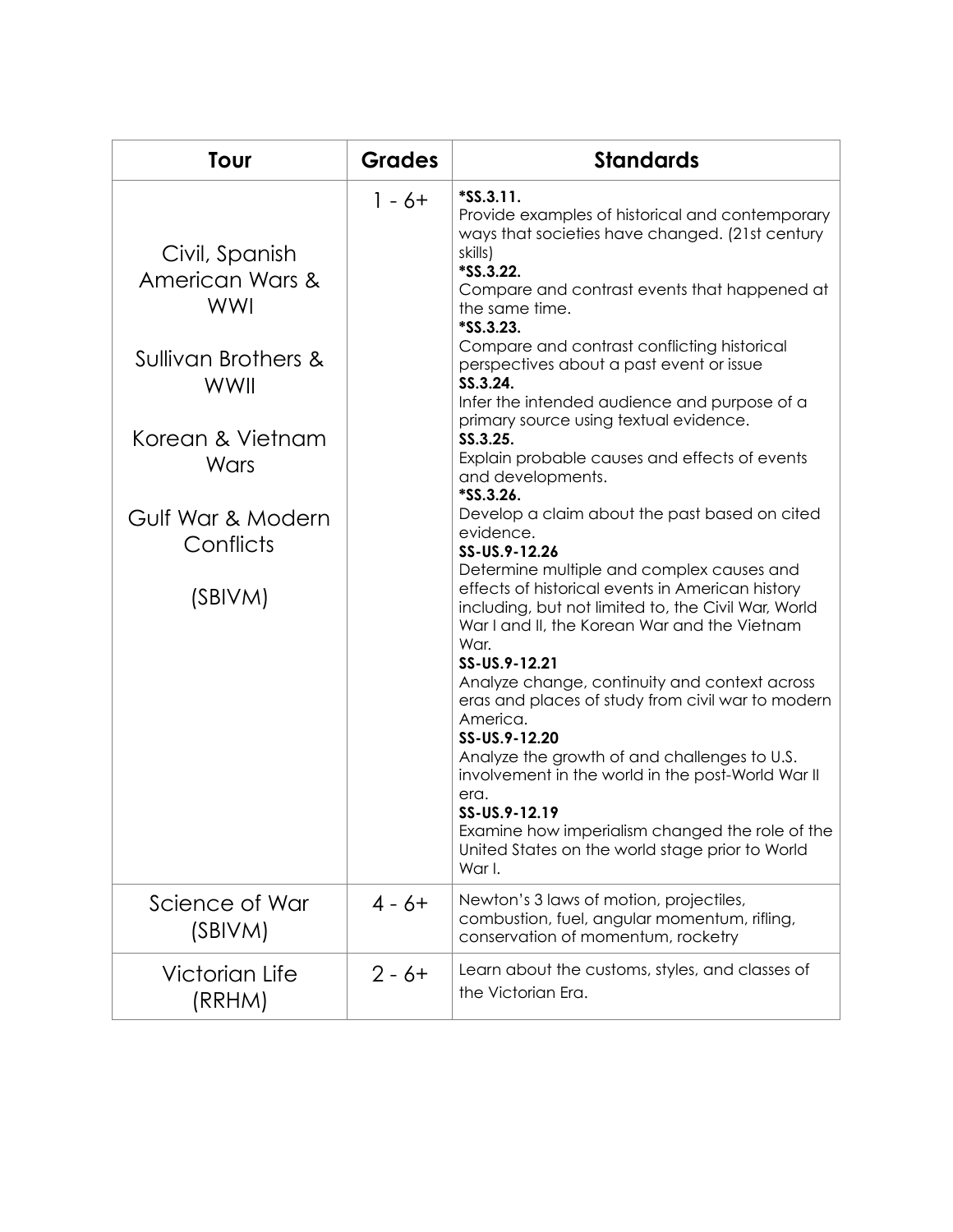| Dinosaurs and Fossils<br>(GROUT MUSEUM) | $2 - 5$  | $3 - LS4 - 1$<br>Analyze and interpret data from fossils to provide<br>evidence of the organisms and the environments<br>in which they lived long ago<br>4-ESS1-1<br>Identify evidence from patterns in rock<br>formations and fossils in rock layers to support an<br>explanation for changes in a landscape over<br>time.                                                                                                                                                                                             |
|-----------------------------------------|----------|-------------------------------------------------------------------------------------------------------------------------------------------------------------------------------------------------------------------------------------------------------------------------------------------------------------------------------------------------------------------------------------------------------------------------------------------------------------------------------------------------------------------------|
| Pioneer Hall<br>(GROUT MUSEUM)          | $K - 6+$ | SS.3.27.<br>Analyze the movement of different groups in and<br>out of lowa, including the removal and return of<br>indigenous people.<br>SS.3.12.<br>Use historical examples to describe how scarcity<br>requires a person to make choices.<br>SS.3.11.<br>Provide examples of historical and contemporary<br>ways that societies have changed. (21st century<br>skills)<br>SS.3.16.<br>Describe how people take risks to improve their<br>family income through education, career<br>changes and moving to new places. |
| Native Americans<br>(GROUT MUSEUM)      | $K - 6+$ | SS.3.11.<br>Provide examples of historical and contemporary<br>ways that societies have changed.<br>SS.3.12.<br>Use historical examples to describe how scarcity<br>requires a person to make choices.<br>SS.3.19.<br>Create a geographic representation to explain<br>how the unique characteristics of a place affect<br>migration.<br>SS.3.27.<br>Analyze the movement of different groups in and<br>out of lowa, including the removal and return of<br>indigenous people.                                          |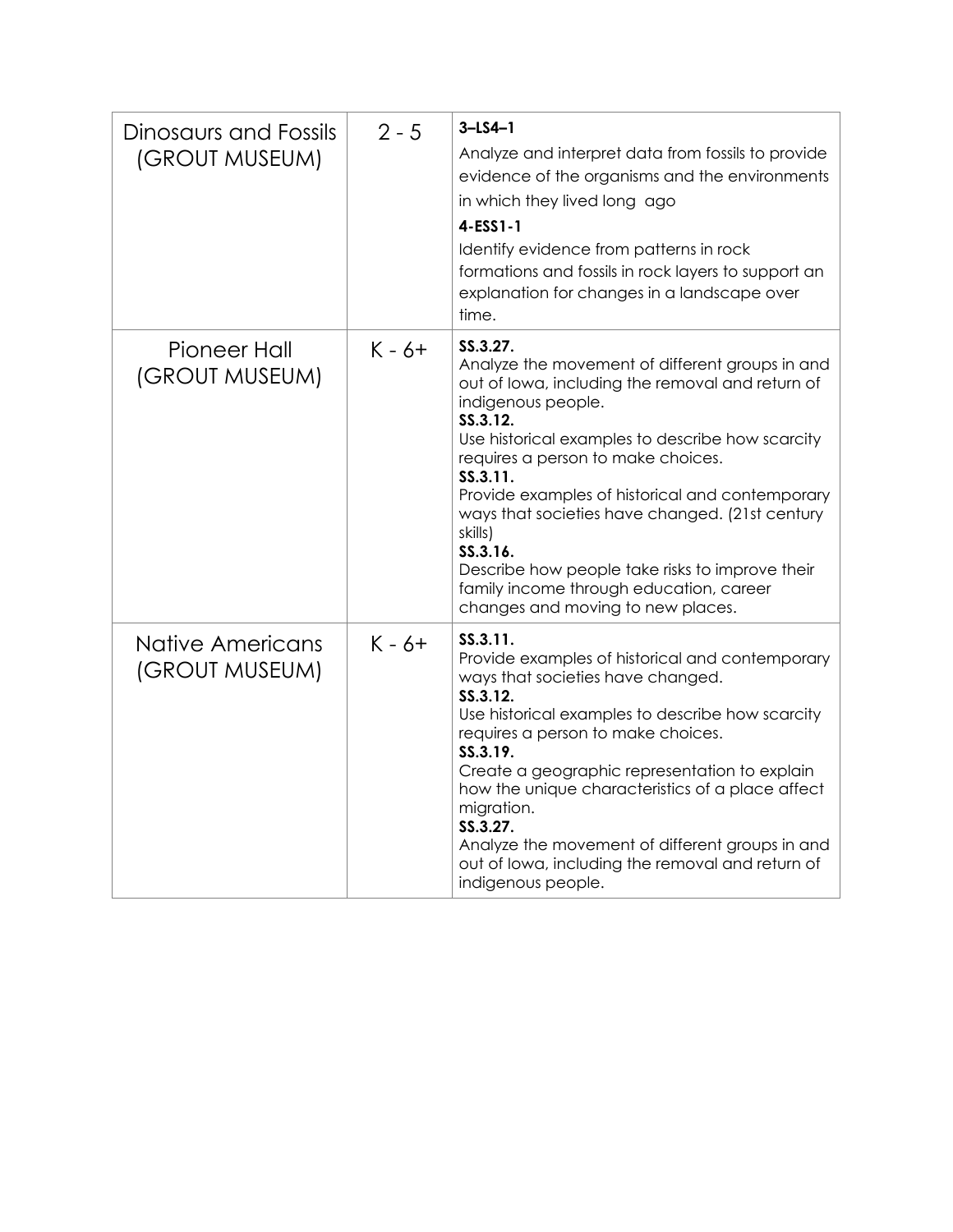| Immigration<br>(GROUT MUSEUM)                                         | $2 - 6 +$ | SS.3.8.<br>Describe the effects, opportunities, and conflicts<br>that happened when people from different<br>social groups came into contact with each other.<br>SS.3.11.<br>Provide examples of historical and contemporary<br>ways that societies have changed. (21st century<br>skills)<br>SS.3.12.<br>Use historical examples to describe how scarcity<br>requires a person to make choices.<br>SS.3.13.<br>Identify how people use natural resources,<br>human resources, and physical capital to<br>produce goods and services<br>SS.3.16.<br>Describe how people take risks to improve their<br>family income through education, career<br>changes and moving to new places.<br>SS.3.22.<br>Compare and contrast events that happened at<br>the same time.<br>SS.3.27.<br>Analyze the movement of different groups in and<br>out of lowa, including the<br>removal and return<br>of indigenous people. |
|-----------------------------------------------------------------------|-----------|---------------------------------------------------------------------------------------------------------------------------------------------------------------------------------------------------------------------------------------------------------------------------------------------------------------------------------------------------------------------------------------------------------------------------------------------------------------------------------------------------------------------------------------------------------------------------------------------------------------------------------------------------------------------------------------------------------------------------------------------------------------------------------------------------------------------------------------------------------------------------------------------------------------|
| Greek Mythology<br>(GROUT MUSEUM-<br>PLANETARIUM)                     | $K - 6+$  | $SS.3 - 5.G.2$<br>Understand language, stories, folktales, music<br>and artistic creations serve as<br>expressions<br>of culture and influence behavior of people.<br>$S.3 - 5.ES.5$<br>Understand and apply knowledge of the<br>properties, movements, and locations of objects<br>in our solar system.                                                                                                                                                                                                                                                                                                                                                                                                                                                                                                                                                                                                      |
| Native American<br>Mythology<br><b>(GROUT MUSEUM-</b><br>PLANETARIUM) | $K - 6+$  | $SS.3 - 5.G.2$<br>Understand language, stories, folktales, music<br>and artistic creations serve as<br>expressions<br>of culture and influence behavior of people.<br>$S.3 - 5.ES.5$<br>Understand and apply knowledge of the<br>properties, movements, and locations of objects<br>in our solar system.                                                                                                                                                                                                                                                                                                                                                                                                                                                                                                                                                                                                      |
| Wonders of the Sky<br>(GROUT MUSEUM-<br>PLANETARIUM)                  | $K - 6+$  | $SS.3 - 5.G.2$<br>Understand language, stories, folktales, music<br>and artistic creations serve as<br>expressions<br>of culture and influence behavior of people.<br>$S.3 - 5.ES.5$<br>Understand and apply knowledge of the<br>properties, movements, and locations of objects<br>in our solar system.                                                                                                                                                                                                                                                                                                                                                                                                                                                                                                                                                                                                      |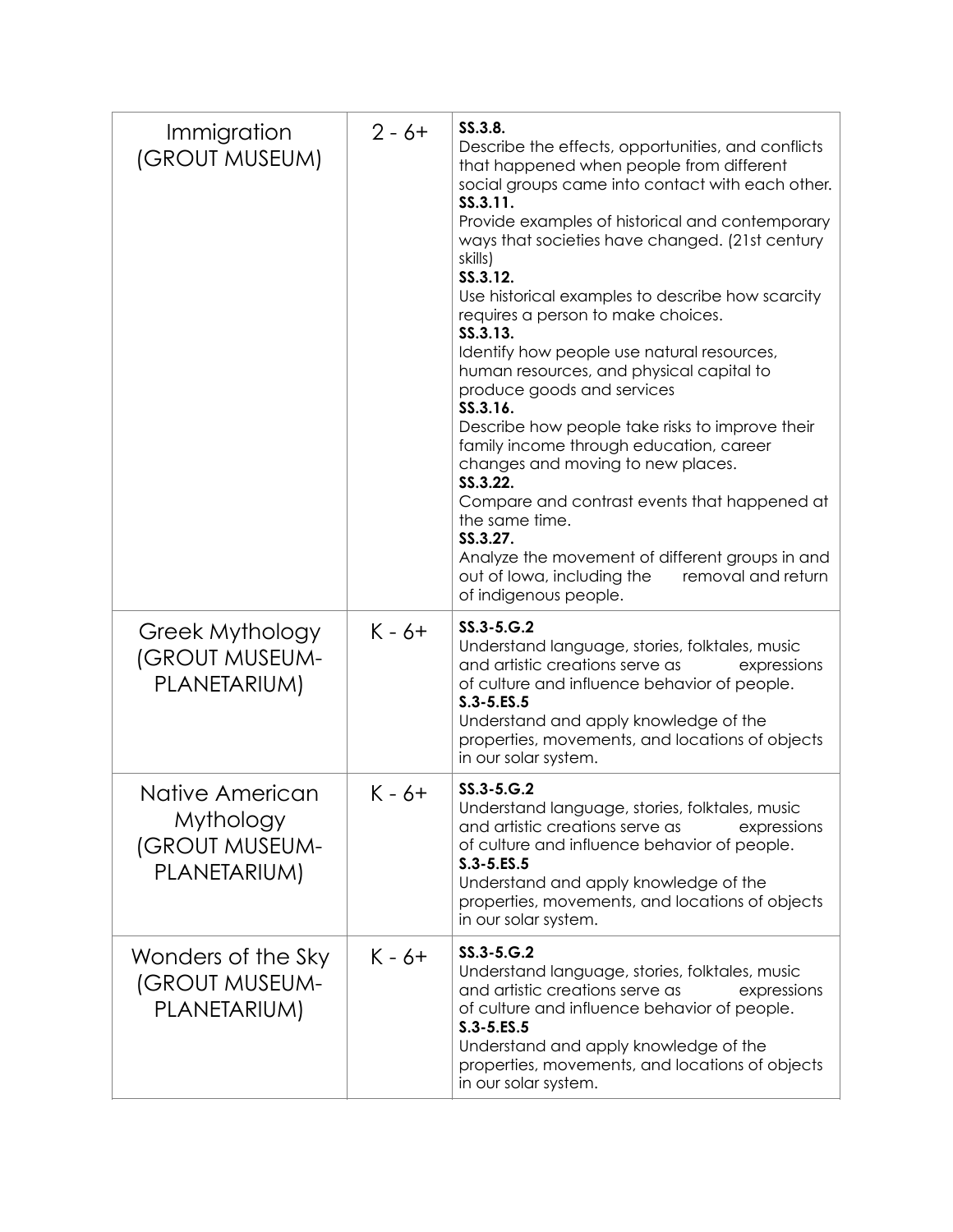| Wild Weather<br>(IMAGINARIUM)                              | $K - 6$ | $K-ESS3-2$<br>Ask questions to obtain information about the<br>purpose of weather forecasting to prepare for,<br>and respond to, severe weather.*<br><b>MS-ESS2-5</b><br>Collect data to provide evidence for how the<br>motions and complex interactions of air masses<br>results in changes in weather conditions.          |
|------------------------------------------------------------|---------|-------------------------------------------------------------------------------------------------------------------------------------------------------------------------------------------------------------------------------------------------------------------------------------------------------------------------------|
| <b>Under Pressure</b><br>(IMAGINARIUM)                     | $K - 6$ | <b>HS-ESS2-3</b><br>Develop a model based on evidence of Earth's<br>interior to describe the cycling of matter by<br>thermal convection.                                                                                                                                                                                      |
| <b>Marvelous Minerals</b><br>(IMAGINARIUM)                 | $3 - 6$ | Objects have observable properties that can be<br>measured, objects can be sorted by materials<br>that make them up, states of matter, changes in<br>states of matter as a result of heating or cooling                                                                                                                       |
| K'Nex<br>(IMAGINARIUM)                                     | $3 - 6$ | Simple and compound machines, fair tests,<br>scientific inquiry, engineering design and<br>application                                                                                                                                                                                                                        |
| <b>Chemical Clock</b><br>Reaction<br>(IMAGINARIUM)         | $3 - 6$ | Characteristic substance properties including<br>density, boiling point, solubility; substance<br>mixture; chemical reactions; compounds; total<br>mass; periodic table of elements; reaction time;<br>concentration                                                                                                          |
| "Bubbles"<br>Demonstration<br>(IMAGINARIUM)                | $K - 3$ | Surface tension, friction                                                                                                                                                                                                                                                                                                     |
| "Kitchen Science"<br>Demonstration<br>(IMAGINARIUM)        | $K - 6$ | Fire, air pressure, acid/base reactions, chemical<br>reactions                                                                                                                                                                                                                                                                |
| "Combustion"<br>Demonstration<br>(IMAGINARIUM)             | $K - 6$ | Fire, oxygen, temperature, fuel, explosions/<br>concussions                                                                                                                                                                                                                                                                   |
| "Newton's<br>Playground"<br>Demonstration<br>(IMAGINARIUM) | $K - 6$ | <b>MS-PS2-2</b><br>Plan an investigation to provide evidence that<br>the change in an object's motion depends on<br>the sum of the forces on the object and the mass<br>of the object.<br><b>MS-PS2-1</b><br>Apply Newton's Third Law to design a solution to<br>a problem involving the motion of two colliding<br>objects.* |